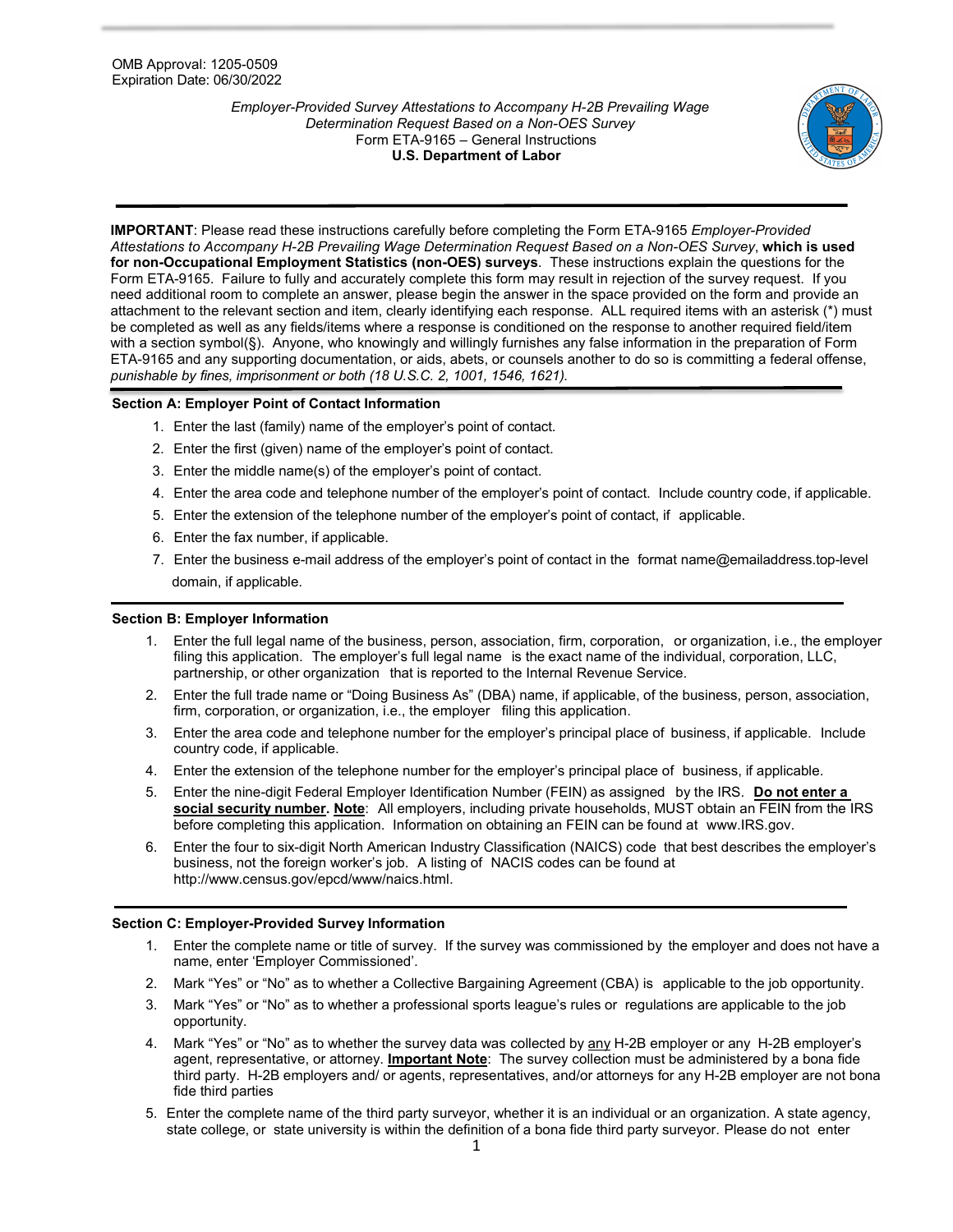*Employer-Provided Survey Attestations to Accompany H-2B Prevailing Wage Determination Request Based on a Non-OES Survey* Form ETA-9165 – General Instructions **U.S. Department of Labor**



acronyms. Standard abbreviations are acceptable as long as they are clearly recognizable (e.g. Co., Inc.).

- 6. a.Enter the last (family) name of the official representative of the third party surveyor who approved the survey. b. Enter the first (given) name of the official representative of the third party surveyor who approved the survey.
- 7. Mark "Yes" or "No" as to whether the survey is based on wages paid 24 months or less before the date on which the survey will be submitted to ETA.
- 8. Mark "Yes" or "No" as to whether this is the most recent edition of the survey. (Answer "Yes" if this is the only edition of the survey.)

## **Section D: Relationship to job opportunity listed on the Form ETA-9141**

- 1. Enter the title(s) of the job(s) included in the survey.
- 2. Describe the duties of the job(s) included in the survey (submit an attachment if more space is required). This should be a list of tasks performed by those in the position(s) being surveyed. Any specific requirements such as licenses must be listed here as well.
- 3. Enter the area of intended employment covered by the survey. A list of counties is acceptable, as are standard Office of Management and Budget (OMB) Metropolitan Statistical Areas (MSAs).
- 4. Mark "Yes" or "No" as to whether the survey was expanded to include workers beyond the area of intended employment

*\*Area of intended employment* means the geographic area within normal commuting distance of the place (worksite address) of the job opportunity for which the certification is sought. There is no rigid measure of distance that constitutes a normal commuting distance or normal commuting area, because there may be widely varying factual circumstances among different areas (e.g., average commuting times, barriers to reaching the worksite, or quality of the regional transportation network). If the place of intended employment is within an MSA, including a multistate MSA, any place within the MSA is deemed to be within normal commuting distance of the place of intended employment. The borders of MSAs are not controlling in the identification of the normal commuting area; a location outside of an MSA may be within normal commuting distance of a location that is inside (e.g., near the border of) the MSA. See 20 CFR § 655.5.

- 4a. If "Yes" in question 4, enter the geographic area surveyed.
- 4b. If "Yes" in question 4, **check all that apply** if the survey was expanded beyond the area of intended employment. Note that the only permissible reasons to expand the survey beyond the area of intended employment are to meet the 3 employer or 30 worker standards

## **Section E: Survey Methodology**

- 1. Enter the universe (number) of employers who employ workers in the occupation and geographic area surveyed. **Example**: An employer requires a seasonal employee to perform work in Baltimore, Maryland. The seasonal employee will perform tasks that are similar to those performed by workers who are currently employed in the occupation by fifty (50) other employers in the Baltimore Metropolitan Statistical Area. The universe of employers is fifty (50).
- 2. List the sources used to determine the universe of employers employing workers in the occupation and geographic area surveyed.
- 3. Indicate whether the surveyor attempted to contact all employers employing workers in the occupations in the geographic area surveyed (all employers) or a sample of employers in the geographic area (sample). **Important Note**: The survey must include wage data from at least thirty (30) workers and three (3) employers in the area of intended employment. The employer may elect to survey all employers in the area of intended employment, or submit a sample which meets the (30) worker and three (3) employer threshold. In instances where there are not at least thirty (30) workers and three (3) employers in the area of intended employment, the geographic area surveyed may be expanded beyond the area of intended employment.
- 3a If "Sample" in question 3, mark "Yes" or "No" as to whether the sample was selected randomly.